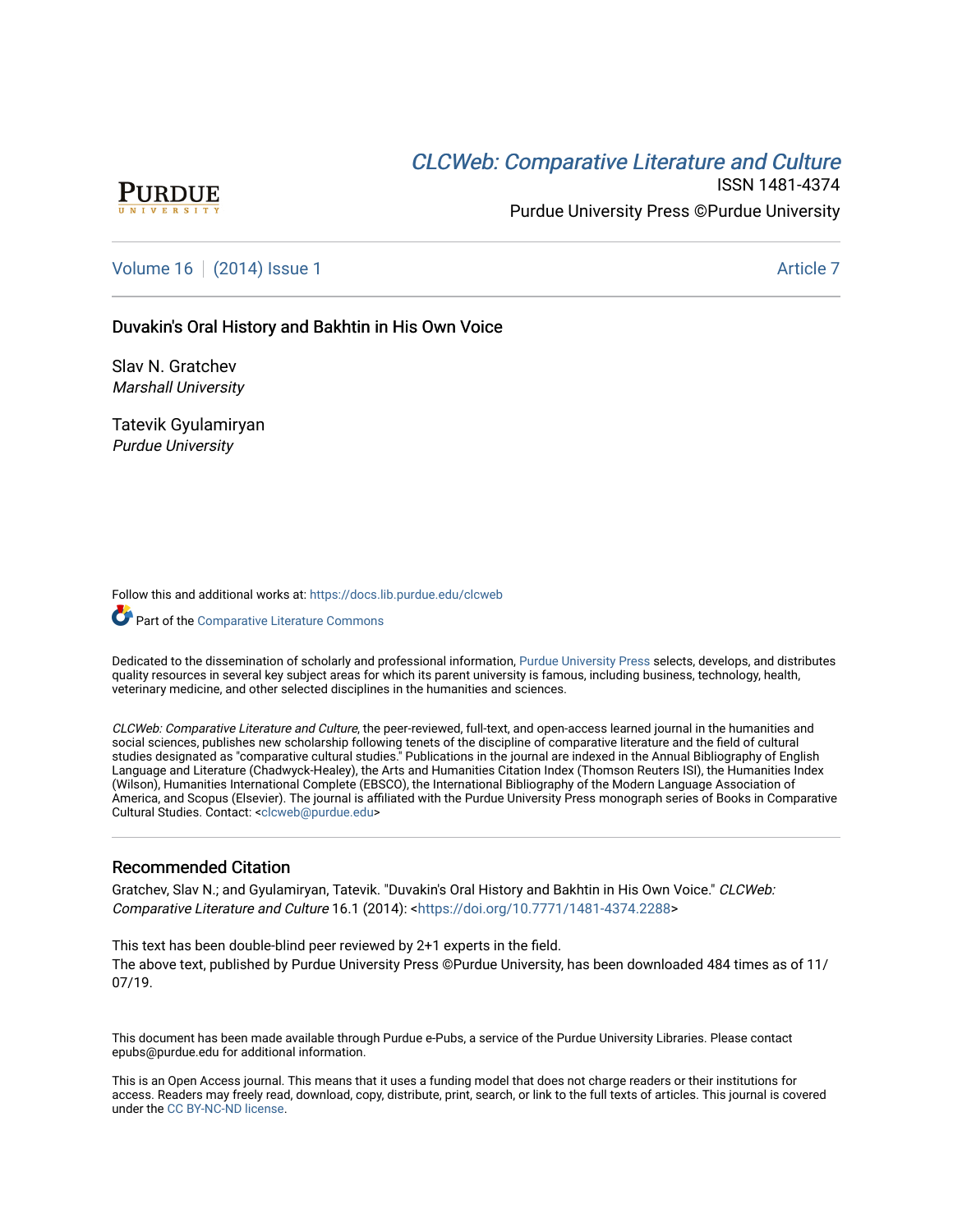### **PURDUE** UNIVERSITY PRESS <http://www.thepress.purdue.edu>

# CLCWeb: Comparative Literature and Culture

ISSN 1481-4374 <http://docs.lib.purdue.edu/clcweb> Purdue University Press ©Purdue University

CLCWeb: Comparative Literature and Culture, the peer-reviewed, full-text, and open-access learned journal in the humanities and social sciences, publishes new scholarship following tenets of the discipline of comparative *CLCWeb: Comparative Literature and Culture*, the peer-reviewed, full-text, and open-access learned journal in the<br>humanities and social sciences, publishes new scholarship following tenets of the discipline of comparative publication of articles, the journal publishes review articles of scholarly books and publishes research material in its Library Series. Publications in the journal are indexed in the Annual Bibliography of English Language and Literature (Chadwyck-Healey), the Arts and Humanities Citation Index (Thomson Reuters ISI), the Humanities Index (Wilson), Humanities International Complete (EBSCO), the International Bibliography of the Modern Langua Literature (Chadwyck-Healey), the Arts and Humanities Citation Index (Thomson Reuters ISI), the Humanities<br>Index (Wilson), Humanities International Complete (EBSCO), the International Bibliography of the Modern Langua-<br>ge raph series of Books in Comparative Cultural Studies. Contact: <clcweb@purdue.edu> ticles of scholarly books and publishes research material in its<br>exed in the Annual Bibliography of English Language and<br>ities Citation Index (Thomson Reuters ISI), the Humanities<br>EBSCO), the International Bibliography of

> Volume 16 16 Issue 1 (March 2014) Article 7 Slav N. Gratchev and Tatevik Gyulamiryan, "Duvakin's Oral History and Duvakin's Bakhtin in His Own Voice" <http://docs.li <http://docs.lib.purdue.edu/clcweb/vol16/iss1/7>

Contents of *CLCWeb: Comparative Literature and Culture* 16.1 (2014) <http://docs.lib.purdue.edu/clcweb/vol16/iss1/ http://docs.lib.purdue.edu/clcweb/vol16/iss1/>

Abstract: In their article "Duvakin's Oral History and Bakhtin in His Own Voice" Slav N. Gratchev and **Abstract**: In their article "Duvakin's Oral History and Bakhtin in His Own Voice" Slav N. Gratchev and<br>Tatevik Gyulamiryan examine Mikhail Bakhtin's notions of literary theory based on interviews recorded by Victor Duvakin in 1973. The collection is now held in the library of Moscow State University. As it so by Victor Duvakin in 1973. The collection is now held in the library of Moscow State University. As it so<br>often happened in the Soviet Union, these unique interviews only became known many years later and Gratchev's and Gyulamiryan's analysis of the interviews sheds light on Bakhtin's thought not available when reading his published work.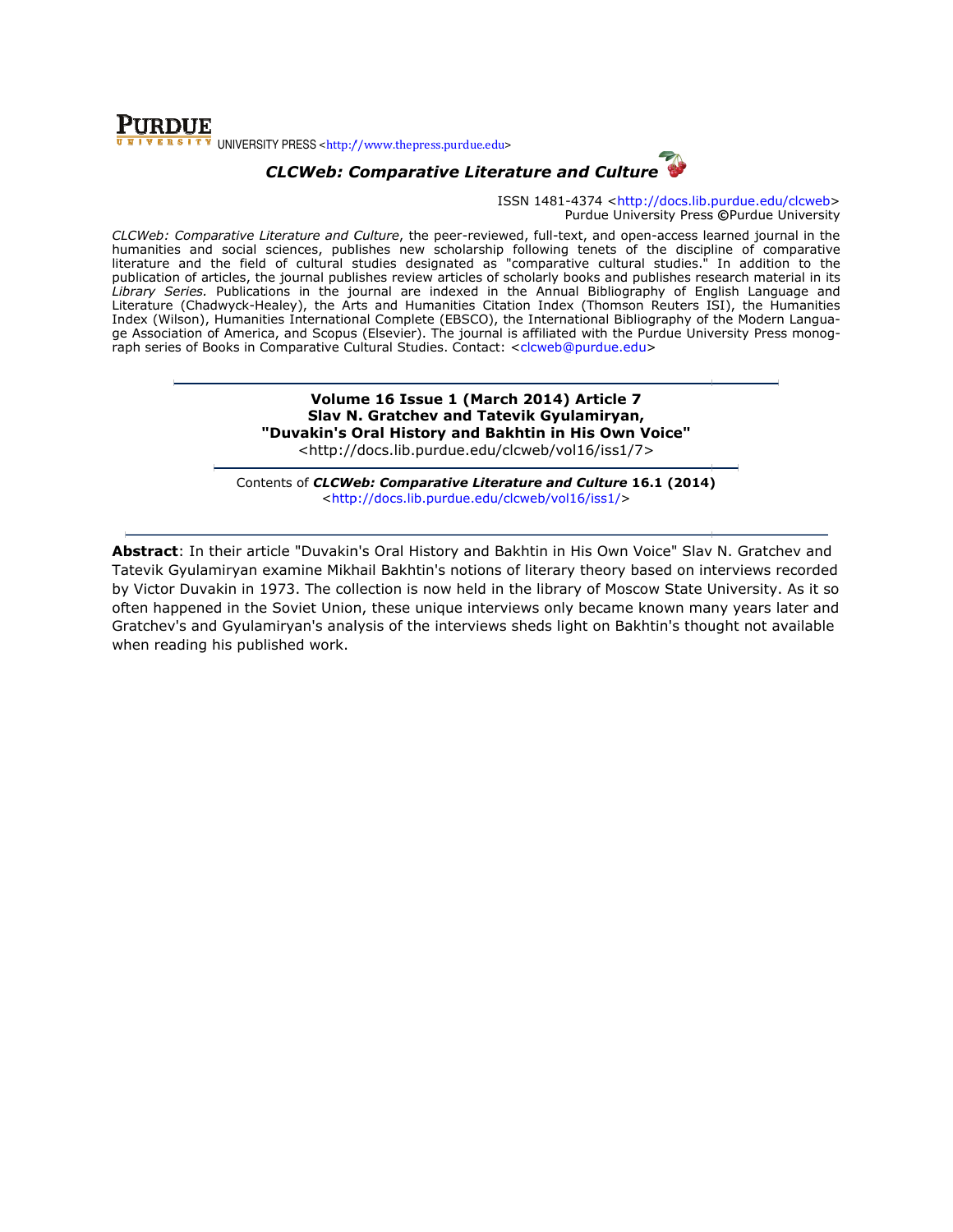#### Slav N. GRATCHEV and Tatevik GYULAMIRYAN

#### Duvakin's Oral History and Bakhtin in His Own Voice

The purpose of the present study is to discuss Mikhail Bakhtin in his own voice and to analyze his understanding of the poetic world and notions coined by him. We also provide an overview of a unique project: the creation of an oral history of the time when the written word could not be trusted undertaken by Soviet scholar Victor Duvakin (1909-1982). On 15 March 2013, Radio Liberty broadcast a small piece of a unique recording that traces back to 1973, the apogee of the Soviet era, when one conscientious philologist, Victor Duvakin, spent several weeks with the ailing 78-year-old Bakhtin and recorded him. The full eighteen hours of interviews with Mikhail Bakhtin were conducted and recorded in February-March of 1973 in Moscow at Bakhtin's home. The entire collection is now held in the library of Moscow State University. As it so often happened in the Soviet Union, these unique interviews only became known many years later in 1995 at the Bakhtin Centennial Conference in Moscow. Later, a fairly large audience, including Western scholars such as Deborah J. Haynes heard some of those interviews for the first time ever.

The part of Bakhtin's interviews we examine is short — only twenty-two minutes — but it is laden with the philosopher's unique and personal attitudes toward poetry and the poets whom he and Duvakin chose to discuss. We can imagine Bakhtin sitting comfortably in his armchair, holding a cup of a strong black tea (a detail that is inseparable from his image), and smoking a cigarette. His interviewer was not a journalist seeking to hit some breaking news; rather, he was a professional philologist and a former professor of Moscow State University who had been dismissed from his position for being sympathetic and supportive to one of his former students, the young writer Andrei Sinyavsky. Duvakin's dismissal from the university, while painful, gave him the long-desired freedom to accomplish something that no one in the Soviet Union had ever done before: the creation of a recorded oral history library of reminiscences from leading figures in the arts and sciences of the first half of the twentieth century. He undertook a project whose historical and cultural importance we should not underestimate: no later than in the twenty-first century, as indicated by Duvakin, these documents would have an incomparable importance for literary critics specializing in the Soviet era, as well as for historians (see, e.g., Balmont-Bruni, Gal'perina-Osmerkina, Gershenzon-Chegodaeva).

Duvakin, whose collection of interviews became a cornerstone of the future Department of Oral History now located in the library of Moscow State University, was born in Moscow in 1909 to the the well-known physician Dimitry Duvakin. In 1926 he entered Moscow University specializing in philology. It was the time of the post-revolutionary chaos when students and professors were sitting in the classrooms with coats on because the temperature could easily drop to freezing temperatures, but the sense of camaraderie was stronger than the cold and kept them all together. The quality of the students' education was dependent not upon how the systematic or sequential the schedule was, but on the professors whose classes they managed to attend. Duvakin — because he belonged to the intelligentsia — was immediately added to the list of suspects and twice during his studies (1929 and 1930) was suspended from university in accordance with the "plan of withdrawing from universities foreign elements" (unless indicated otherwise, all translations are by the authors) ("работе по удалению из вузов чуждых елементов") [Kamardenkov 47]). The official reason for his suspension was Duvakin's participation in the Formalists' circle (see Luchishkin 129), and, consequently, his "class foreignness" ("классовая чуждость") to the common ideological movement of Soviet education [Luchishkin 133]). No one knows how it happened, but eventually Duvakin was allowed to finish university and in 1930 he received his diploma.

The turning point in Duvakin's biography was the offer from the State Literary Museum to organize an exhibition dedicated to recently deceased poet Vladimir Mayakovsky. The poet happened to be akin to Duvakin's heart and literary interests and all his life from that point on became connected with Mayakovsky. Interestingly enough, forty years later, Duvakin came to interview Bakhtin precisely because he saw Mayakovsky personally in the early twentieth century and he would be able to bring some personal insights. The next ten years until 1941, Duvakin worked for the Museum with materials primarily related to Mayakovsky. In 1938 Duvakin visited Stalingrad (Saint Petersburg), where he conducted a series of live interviews with people who had known Mayakovsky personally. That was the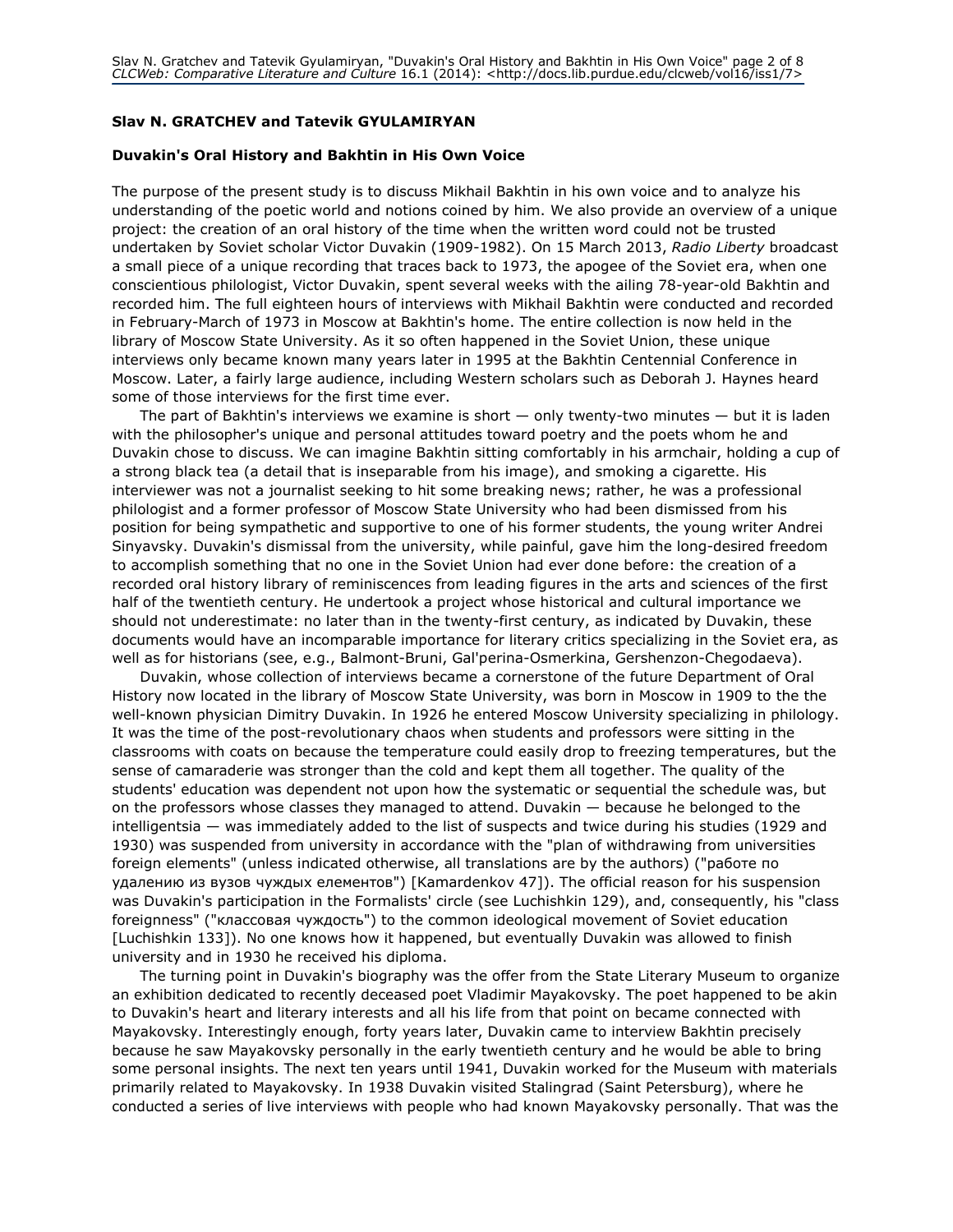moment when Duvakin came up with an idea of creating an oral history library that would capture and preserve for future generations what the written word was not able to preserve any more: "In the concept of collecting materials I include also the recording of live conversations with people who should write their memoirs, but do not" ("В понятие сбора материала я включаю также и запись живой беседы с людьми, которих надо заставить писать мемуары, но которые их не пишут") [Duvakin qtd. in Timofeev-Resovski 173]). Little by little, the idea of the oral history library seized Duvakin's thoughts, but the reality was not conducive to his plans: Vladimir Bonch-Bruevich, the director of the Literary Museum, was dismissed from his position. Bonch-Bruevich was one of the leaders of the Socialist Academy of Social Sciences, the personal secretary of Lenin, and the author of the canonical Soviet book about the leader of the Bolshevik party. Boch-Bruevich, together with Tolstoy, organized the emigration of Dukhobors to Canada, and spent a year with them there. During that time, he was able to record much of their orally transmitted tradition, in particular the Doukhobors' hymns. Thus Bonch-Bruevich supported Duvakin's undertaking fully.

Under new leadership, the situation in the Museum deteriorated rapidly and Duvakin was forced to leave his position. In search of new employment, he finally obtained the position of lecturer at Moscow State University, where he gave courses on Mayakovsky, the poetry of the early twentieth century, and Russian literature of the pre-revolutionary period. The most popular course was his seminar on Russian literature of the beginning of the twentieth century and one of his most devoted students was Andrei Sinyavsky. Then came the war with Germany. During the war Duvakin continued his lectures at the University (classes continued even during the three-month-long counter-attack at Moscow), but he was not able to continue to conduct and record the live interviews. The idea of the oral history library, however, never died. After the war, Duvakin had relatively few quiet years when he was able to concentrate on his research of Mayakovsky, successfully defend his candidate dissertation (akin to the German Habilitation or the French Doctorat d'Etat), and publish a few articles. He was finally promoted to the position of assistant professor of the Department of Soviet Literature.

On 8 September 1965 Sinyavsky, the favorite student and good friend of Duvakin, was arrested by the KGB for publishing abroad a few of his satirical novels under the pen name of a Jewish gangster, Abram Tertz. The infamous Sinyavsky trial, together with a harsh propaganda campaign in the Soviet media, was perceived as a sign of the demise of Khrushchev's Thaw. For Duvakin, who had no idea about the writing activity of his student, the trial came as a complete surprise. As one of Sinyavsky's former professors, he was "invited" to testify against him. The unexpected thing was that Duvakin did not testify against his student, but tried to convince the trial that Sinyavsky deserved to be forgiven. The rebellious professor was punished immediately: "Duvakin occupies a position of an active defender of Sinyavsky; he did not understand the political nature of his anti-Soviet politics. We believe that this position is incompatible with Duvakin's position of professor and tutor of students. We urge you to raise the question about the prudence of Duvakin's presence at the department of Soviet literature" ("Дувакин занимает позицию активного защитника Синявского, не понял политической антисоветской сущности его политической деятельности. Считаем эту позицию несовместимой с его положением профессора и воспитателя студентов. Просим рассотреть вопрос о нецелесообразности его прибывания на кафедре советской литературы") (Ginzburg 173). Duvakin was dismissed from his position, but was allowed to work for the university, although not as a professor, if the provost would find a position suitable for him.

Duvakin's dismissal produced a protest at the university: students and faculty wrote letters in his support asking the University's president to keep the prominent scholar and specialist of Mayakovsky at the university. The president could not annul the decision of Duvakin's dismissal on grounds of his political immaturity, so to speak, but found another position for him. No one knows what Duvakin and the president talked about for half an hour, but when they finished, Duvakin headed straight to the Department of Scientific Information to accept a modest position as a departmental assistant (Ivanov 202). But, as it so often happens, bad things bring some good ones along: Duvakin now not only had time to continue working on his oral history project, but he obtained a technical ability to do so. He proposed his research project as "Primary Documentation of Mayakovsky's Biography" ("Первичная документация биографии Маяковского") [Duvakin 17]) and it was approved, but what was needed was the technology. Duvakin wrote another letter to the president with an explanation: "The value that such primary documents will have in 10-20-30 years is hard to overstate. If the process of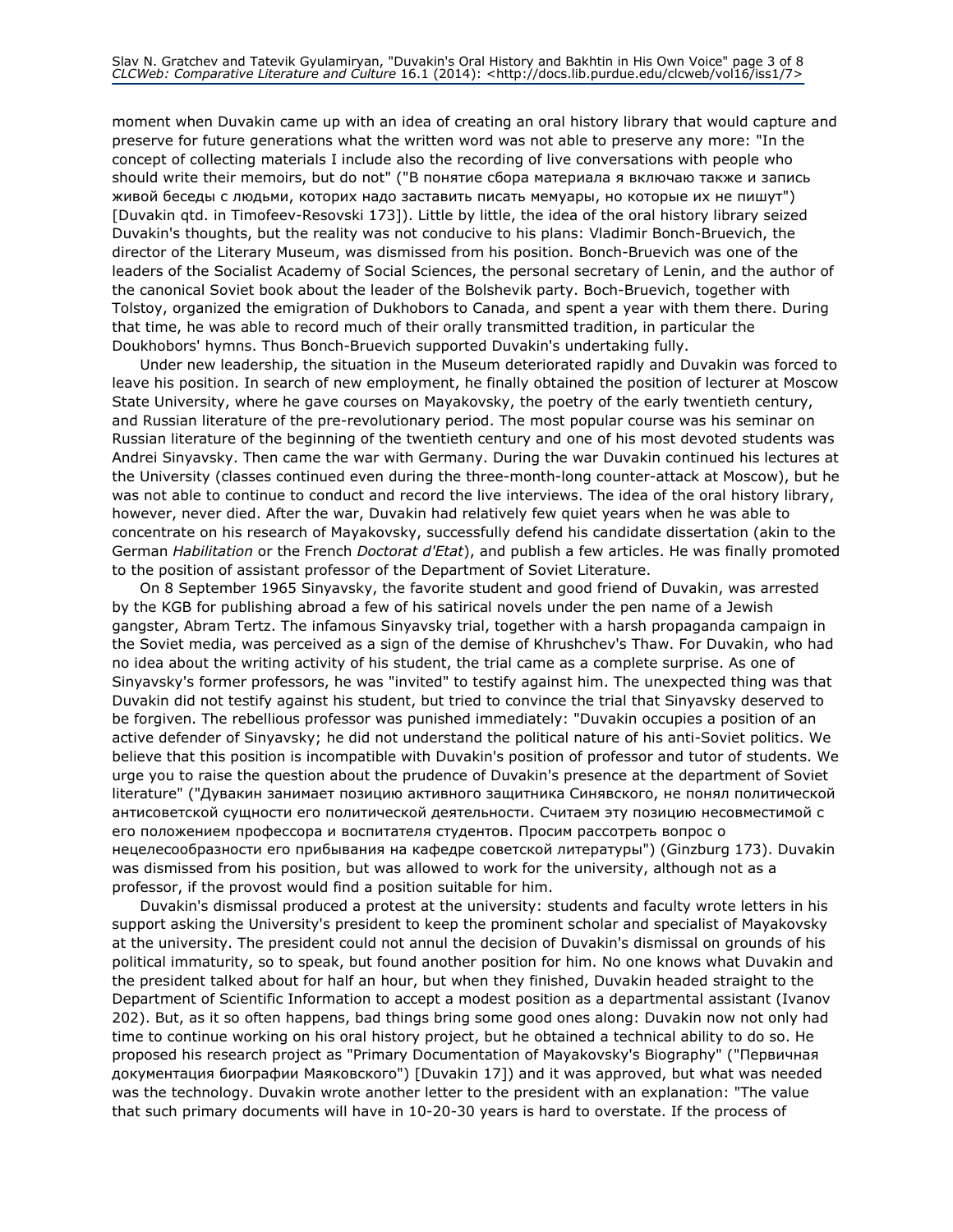phono-recording of Mayakovsky's contemporaries goes well, it will be an experience of a fundamental significance. Its prospects are endless: this is a new thing, and it is a very necessary thing from the point of view of studying the history of our Soviet culture in the future" ("Ценность, которую такие первичные документы будут иметь через 10-20-30 лет, трудно преувеличить. Если работа по фонозаписи воспоминаний современников Маяковского пойдет успешно, то это будет опыт, имеющий принципиальное значение. Перспективы здесь поистине безграничны. Это вовсе новое дело очень нужное с точки зрения интерсов изучения истории нашей советской кыльтуры в будущем") [Duvakin 18]).

The president not only approved the idea, but also provided technical support: in a few weeks Duvakin received the compact recorder and thus the project came to life: Duvakin made a list of persons whom he intended to visit and interview. Among these people were Dmitry Shostakovich, Victor Shklovsky, and Roman Yakobson. Bakhtin was not on the list yet because in 1967, when Duvakin started his endeavor, Bakhtin was still in Saransk (a little town 360 miles from Moscow where he taught Russian literature) and only in 1969 was Bakhtin able to come to Moscow where he stayed until his death in 1975. Then there were fifteen years of continuous, fanatical labor: making innumerable phone calls, recording the interviews, and cataloguing everything. Of course, the fact that Mayakovsky was originally the core of the whole enterprise affected the entire structure of the project: many interviewees were either associated with Mayakovsky or had been brought to Duvakin's attention by people who knew the poet. Interest in Mayakovsky certainly shaped the library, but the list of the potential interviewees was growing and changing and one day Duvakin made a phone call to Bakhtin. On 17 February 1973, Bakhtin met for the first time with Duvakin and they spent eighteen hours diligently recording.

Duvakin's unusual project was rooted in the political situation in the Soviet Union: the oppression and terror that began immediately after the revolution of 1917 caused new generations of intellectuals to stop writing altogether or to write and publish only what was allowed. Gradually, confidence in the written word was undermined and Soviet society, as noted by modernist poet Anna Akhmatova (1889- 1966), was returning to the pre-Guttenberg system of communication, that is, verbal dialogue. Today, these oral history documents of the Soviet era could easily become one of the major parts of the historic memory of a society that, under communist oppression, had to erase its own reminiscences of its rich cultural past.

For Bakhtin scholars the Duvakin records are remarkable. First, there is not a single published work of Bakhtin dedicated specifically to poetry or any particular poet and second, Bakhtin's talk is uncensored, so to speak: he was feeling absolutely comfortable talking to a professional who had asked him for his personal, but professional opinion, an opinion that then would be available to posterity. Bakhtin did not accept the term "decadence" and for him, it was no more than a term that some insignificant poets used to substitute for their lack of poetic originality or to attract attention. Alexander Dobrolubov, for instance, always wore black leather gloves even in the middle of the summer and did not remove them even at the table. Why so? It is a pose, asserted Bakhtin. Thus, Bakhtin negated the notion of decadence and the denial is significant. For decades, dozens of Soviet literary scholars were studying what they defined as a period of decadence and they assigned this label to a number of the most prominent Russian poets.

Fyodor Sollogub, as Bakhtin describes him during the interview, was a reputable man who would not write just to shock his audience. He was a teacher, a school inspector, a serious man who, at the same time, loved to be in good company. His poetry, continues Bakhtin, was absolutely pure and beautiful despite of the fact that it always had a premonition of the end. This is natural for poetry, remarks Bakhtin, for there is no joyous poetry — there is always the element of death in it. It has nothing to do with decadence as it is just a natural element of any good poetry that accepts and worships life. The description of Alexander Blok also presents a singular interest by Bakhtin who loved this poet. Blok recited his poetry eloquently and, without a doubt, he was an utterly unusual man who was, in Bakhtin's words, "made out of different dough" (this is a literal translation of a common Russian idiom that is often used to describe someone who is different from others or unusual in a good way). According to Bakhtin, Blok seemed to be rising above all and even above himself while reciting poems and the effect of his poetry was always astonishing. He dressed oddly, however: he always wore a strange looking shirt like those worn by revolutionaries during the French Revolution.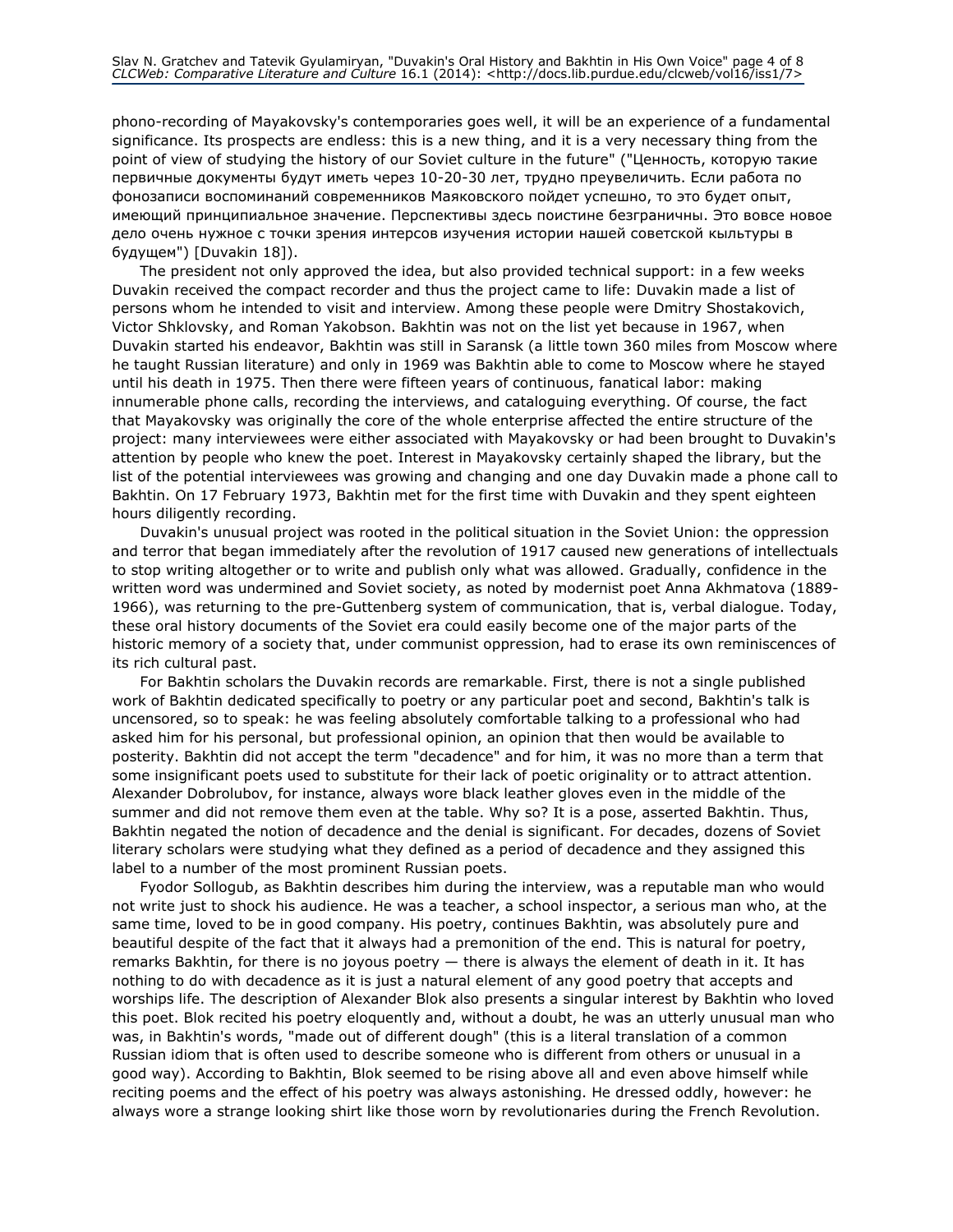Perhaps it was symbolic. Also, Blok was not just any "decadent," insisted Bakhtin: his poetry was always extremely ironic. Consider Blok's last poem "The Twelve," which describes Jesus Christ wearing a rose garland on the head and leading a squad of revolutionary soldiers. For decades, the poem was used by Soviet literary scholars to argue that "even Jesus Christ supported the revolution." In reality, as Bakhtin mentions in the interview, the symbol of Christ is ironic and it is used to defeat the notion of the "glory" of the bloody revolution that created chaos and famine in the city that Blok loved so much, Saint Petersburg.

Soon the news came, continues Bakhtin, that Blok was dying of hunger in the "magnificent Saint Petersburg." Bakhtin was in Vitebsk at the time, a city in Belarus (at the time of Bakhtin it was already a Soviet republic) founded in 947, even before Moscow. Bakhtin spent almost six years there, from 1918 to 1924 (see Clark and Holquist for a detailed description of his stay). Bakhtin's description of Vitebsk is interesting: "It was a city of Jews, and there was everything there … We prepared the evening on behalf of Blok. I was reciting his poetry. His 'and the world is beautiful as always' was especially good. We collected lots of money, got everything ready, but we were already late: we got the news that Blok had died" (unless indicated otherwise, all translation are by the authors) ("Это был еврейский город, и там все было … Мы сделали вечер в пользу Блока; я стихи его читал; особенно хорошо было его 'а мир прекрасен, как всегда;' собрали много денег, все приготовили, но не успели отправить: пришло известие что Блок умер [Bakhtin <http://www.svoboda.org/audio/audio/391290.html>]).

The next poet who Bakhtin talked about was Mayakovsky. In 1930, at the beginning of the Red Terror, Mayakovsky allegedly committed suicide, but it has long been believed that he was the victim of a conspiracy of the KGB and that he was almost certainly assassinated. Bakhtin never took him seriously and talked about him with some disdain. The "bawler," as Bakhtin called him, loved to dress and always dressed nicely like a dandy. His problem, opined Bakhtin, was that a dandy is never conscious of how he is dressed, while Mayakovsky always was. It is certain, concluded Bakhtin ironically, that Mayakovsky never was a real dandy. Mayakovsky made a bad impression on Bakhtin when the latter saw him in a publishing office. Mayakovaky came in, asked for the latest issue of a journal, and fixed his eyes on the pages where his latest poem was printed. He did not want to read anything else in the journal: he just wanted to see his verse published and this alone certainly gave him immeasurable pleasure. There were other times, continued Bakhtin, there were the evenings of poetry when Mayakovsky recited his poetry and he looked different on the stage: tall and confident, but modest and reserved with his gestures. He definitely made a good impression on the stage, concluded Bakhtin.

The next literary figure that Bakhtin discusses during this particular recording is Velimir Khlebnikov. Khlebnikov is regarded as a central figure of the Russian futurist movement, but his work and his literary influence have stretched far beyond this movement. According to Bakhtin, Khlebnikov cannot be described in simple terms, for he was a complicated man. Being a poet in the highest sense of the word, Khlebnikov never distanced himself from reality; instead, he was very much aware of actuality. He had a broad vision and he always saw the big picture in every aspect. He was like the cosmos, like the universe, continued Bakhtin, and his cosmic thinking was perhaps the most distinct feature of his literary personality, a personality that none of the other contemporary poets had.

Bakhtin's interview about the above-mentioned poets, Blok, Sollogub, Mayakovsky, and Khlebnikov, presents a variety of concepts previously introduced by Bakhtin himself in his published works, particularly in Rabelais and His World and Problems of Dostoevsky's Poetics. Concepts such as carnival and carnivalesque recur both in the interview and in his published work and it is interesting to note that during the interview Bakhtin humanizes the word carnival, which was merely literary and conceptual in his earlier works. In the first chapter of the book, Bakhtin identifies Rabelaisian writing as "grotesque," stating that Rabelais and his influence on later writers present an imagery that is "filled with an almost Rabelaisian grotesque life" (Rabelais 61). The grotesque for Bakhtin seems to be equally comparable with concepts which are humorous and laughable. Later on, Bakhtin presents the Rabelaisian laughter, sarcasm, and grotesque imagery as brilliant representations of medieval folklore and popular culture, calling the whole concept carnivalesque. He believed that laughter was used to degrade people and make fun of the lower and underrepresented social classes: "the place of laughter in literature belongs only to the low genres, showing the life of private individuals and the inferior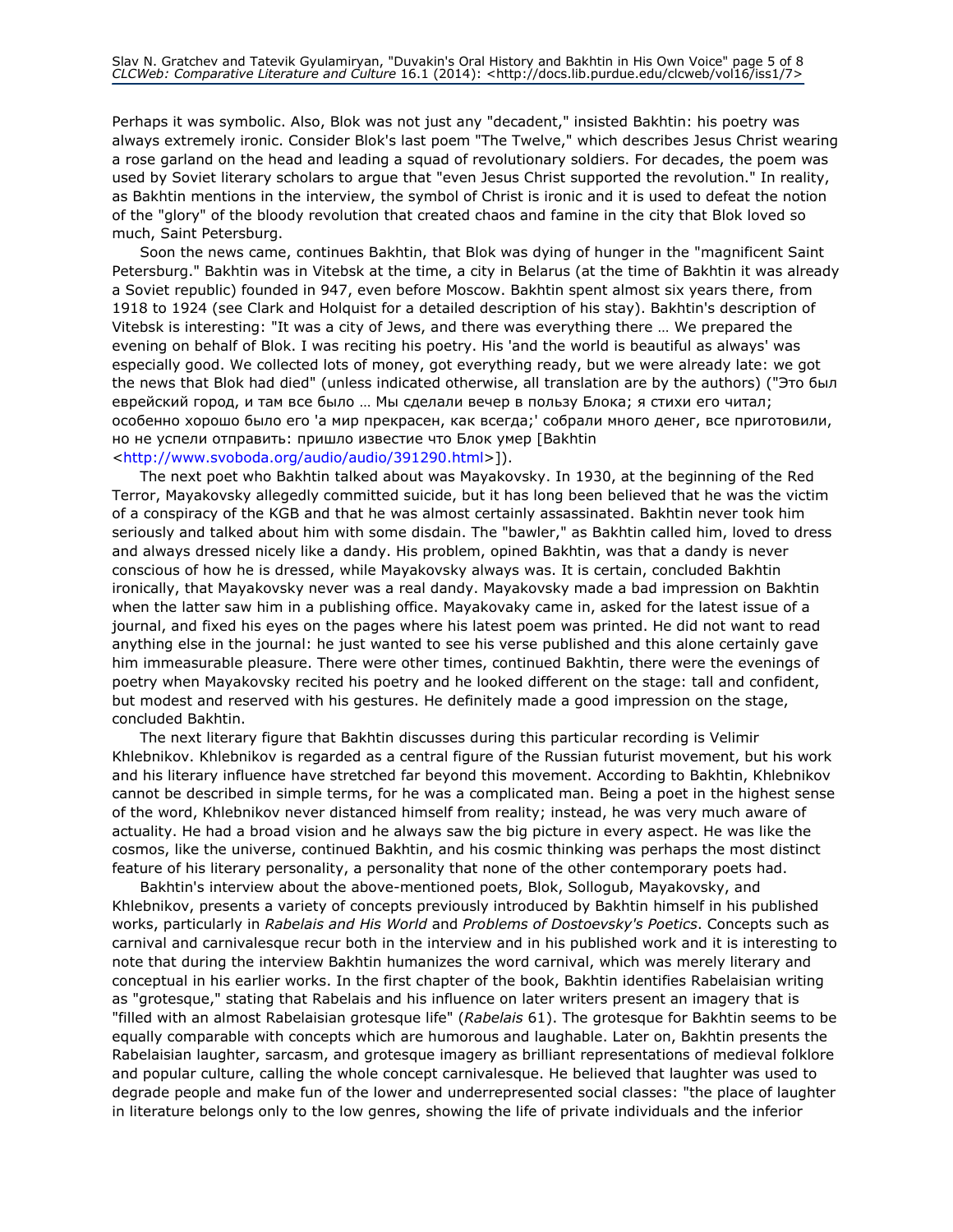social levels. Laughter is a light amusement or a form of salutary social punishment of corrupt and low persons" (Rabelais 67).

In Problems of Dostoevsky's Poetics, Bakhtin uses the literary term carnival to describe ridiculed or burlesque resonances of popular culture in literature (107; Rabelais xxi). In Rabelais there are various examples and illustrations of the carnivalesque from Gargantua and Pantagruel, where it is clear that "carnivalization" occurs when two opposites meet forming a polyphonic unity. In Problems of Dostoevsky's Poetics, Bakhtin uses the musical term "polyphony" to describe the notion of the unification of several individual voices in literature. In polyphonic novels, characters break through the monologic plane of the novel and create a plurality of autonomous voices, independent from the authorial discourse. Bakhtin argued that the first examples of the polyphonic novel were introduced by Shakespeare, Rabelais, Cervantes, Grimmelshausen, and others culminating in Dostoevsky's work, thereby making him the first polyphonic novel writer (34). As Bakhtin states: "Carnival itself … is not, of course, a literary phenomenon. It is syncretic pageantry of ritualistic sort" (Problems 122). The word carnival is believed to be a folkloric component of culture and therefore carnivalesque characters are those who are the immediate offspring and representatives of the popular culture of a given society.

In his interview Bakhtin also talks about Maxim Gorky, the creator of socialist realism in Soviet literature. In 1921 Gorky, unable to tolerate the Bolsheviks' terror, left the Soviet Union, but when in 1931 upon Stalin's personal invitation Gorky returned. However, in 1936 Gorky died suddenly and there is speculation that he was killed by agents of the NKVD director Genrikh Yagoda. Gorky, who was not representative of the poetry composed during the decadent period, projects an important part of Bakhtin's understanding of carnival. Bakhtin remarks that Gorky's life was like a carnival: he never had his own will because he could not find his own inner voice. As a consequence, he would take one decision, then change his mind, and he would accept changes, lies, and deceptions. Gorky was a rogue and a bluffer, continues Bakhtin, and therefore he was easy on the negative effects that life had to offer him. Gorky's habits gave reverence to the beginning of his carnivalesque life, or, as previously stated by Bakhtin: his "carnivalistic life." Bakhtin observes that "Carnival is not contemplated and, strictly speaking, not even performed; its participants live in it, they live by its laws as long as those laws are in effect; that is, they live a carnivalistic life. Because carnivalistic life is life drawn out of its usual rut, it is to some extent 'life turned inside out,' 'the reverse side of the world' ('monde à l'envers')" (Problems 122). Gorky, says Bakhtin, lived from carnival to carnival, and hence his conduct was a replica of life itself. He was a man of life as chaotic as it can be. What the writer tended to do was to disrupt the normal flow of life, but his apathetic worldview let him live an illusionary life, therefore making him a carnivalesque individual.

Bakhtin's definition of carnivalesque is different when the he refers to Gorky as a man of carnival. When Bakhtin referred to a "carnivalesque person" who lived a "carnivalistic life," he meant to describe the chaos in Gorky's mind. In his description of Gorky, he did not imply the meaning of carnival that generates laughter, although in his illustrative examples of carnival found in Rabelais and His World there is laughter and humor. In the interview, Bakhtin uses the term carnival to refer to something chaotic and grotesque, in this case, Gorky's carnivalistic life which had no law, prohibitions, or restrictions. The laws, prohibitions, and restrictions, according to Bakhtin, "determine the structure and order of ordinary," which is not carnivalesque. Only "free and familiar contact among people" can create a carnival (Problems 122-23). There are ample varieties in his use of the terms carnival and carnivalesque, given that the definitions of these terms introduced by Bakhtin may vary according to the contexts in which they are used. The definitions are not limited to the literary representation of the grotesque laughter and a chaotic way of leading one's life.

The concepts of the carnival and carnivalesque gain a new meaning when Bakhtin describes Khlebnikov, also as a carnivalesque person. Bakhtin sees Khlebnikov as a man of carnival, but this meaning of the word does not correspond with Gorky's description. Unlike Gorky, who was a cheater, a chaotic and rogue person, as well as deceitful, Khlebnikov, according to Bakhtin, represented carnival by the mere fact that he did not see the "reality of existing conditions" in life. His life was based on symbols, which were depicted well enough in his poetry. Khlebnikov's poems communicated his visions composed in his abstract and cosmic mind. This poet, claims Bakhtin, experienced the universe because his ideology is universal. His carnivalesque personality, therefore, is composed of his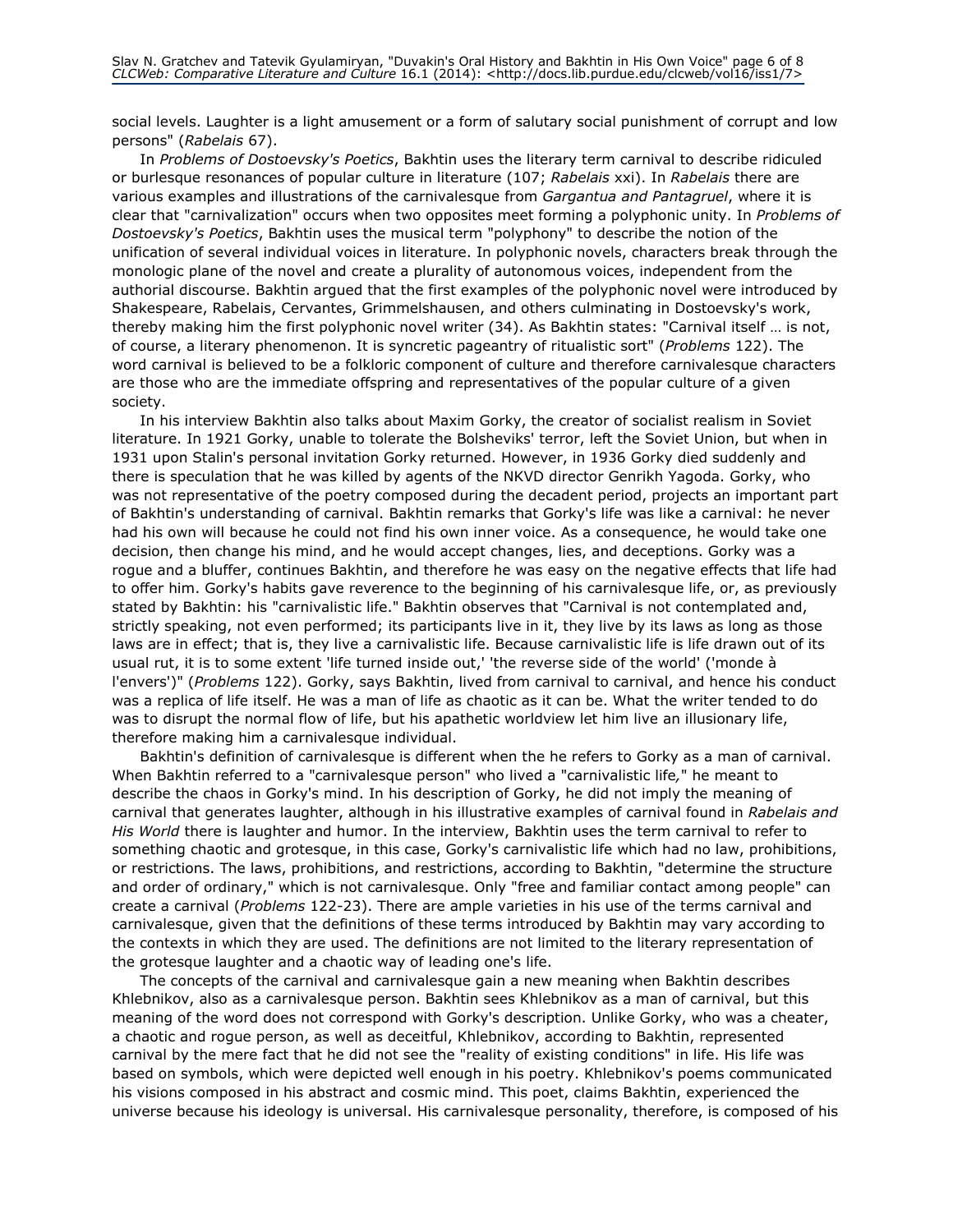abstract and unreal worldviews, which are unpopular in Russian culture as they are symbolic and distorted.

Thus far, Bakhtin has given three distinct meanings to the terms carnival and carnivalesque, which are the literary grotesque depiction of deeds which cause laughter, human chaotic behavior that has a negative connotation, and the human abstraction of mind that engenders mess and perplexity. It is interesting to see that nothing is written in stone in the works of the Russian philosopher. He is loyal to his idea of context present in every socio-linguistic situation. This allows the word to gain several meanings, which Bakhtin refers to as heteroglossia, a term he introduced in Dialogic Imagination. By this term Bakhtin strives to reflect the various possibilities and linguistic dimensions that a word can express once it is exposed to certain contexts. As he claims, there should not be anything absolute in the humanities. Absolute ideas and definitions give rise to a theoretical interpretation of concepts causing theoreticism, a term used by Bakhtin to describe the theories of theorists whose ideas are limited and who do not show any interest in accepting possible alternatives (see Towards a Philosophy). Therefore, we see that Bakhtin uses the word "carnival" to refer to laughter, feast, chaos, and grotesque imagery in literature to refer to the chaotic and deceitful way of living of humans, as well as the abstract meaning and the tangled thoughts of people. The uses of the terms carnival or carnivalesque in literature, therefore, are meant to denote the Rabelaisian world of chaos, the grotesque, the masquerade, and the mixture of opposites. However, in his interview, Bakhtin reveals other linguistic dimensions of his understanding of his concept, which, as we saw in his description of Khlebnikov, are the unknown, the futuristic and cosmic visions which are not fully accepted or understood by the given culture. Gorky's carnival, on the other hand, is nothing but "life upside down."

As mentioned above, Bakhtin argued that there is no joyous poetry: individuals read poetry with intonation and understand it according to their psychological state of mind, which came to be understood as cognitive poetics. Bakhtin calls this notion "element." Without element, and without form, poetry is silly and makes no sense. It is interesting that in the early 1970s, when cognitive approaches to literature were only coming to light and when Soviet scholarship was not well exposed to Western literature on cognitive studies, Bakhtin mentions several important cognitive aspects which were yet to be described by Western scholars. Bakhtin talks about the element and form of poetry, which represents the author-reader relationship, because the author creates the poetic form and the message and the reader creates the element deriving from already existing poetic entities. This has been referred to as the reader's response and as cognitive poetics in cognitive approaches to literature. The latter is a reader's skill in interpreting the text deriving from several cognitivepsychological abilities, two most important of which are attention and foregrounding. Poetry is lyrical, and, as Bakhtin mentions in Dialogic Imagination, the word "poetic" should only refer to genres of imaginative literature (10). It is clear that author's imagination is linked closely to the reader's interpretation. However, the reader is the one who adds the element to poetry, which means that the author leaves one asset for the reader to fill in to make the poetry complete. What good poets should do, according to Bakhtin, is to respect the end and establish memory in poetry.

The genre of poetry contains various cognitive aspects, one of which is memory. Bakhtin mentions that poetry respects the end, looks toward the ending, and is closely related to memory. What the philosopher means is that poetry, unlike reality, has utmost consciousness of finality. Poetry is life, which is short, symbolic, lyrical, and full of memories. Bakhtin claims that if there is life, there is memory. Therefore, if poetry exists, there also exists a poetic memory. According to Bakhtin, Blok was one of the most eminent poets in Russian literature who was able to depict these aspects (memory, finality) in his work. Memory in Blok's poetry, however, does not only relate to reminiscing about the past. In Blok there is a lot of visual memory, where the poet transfers his visual knowledge and memory to reader's imagination. The reader, by reading poetry that has memory attentively, is able to depict the scenery and visualize the state of mind of the writer at the moment of the production of the poem.

We do not believe that the attempt to record Bakhtin was purely accidental. Because of the Iron Curtain between the Soviet Union and the rest of the Western world, the works of Bakhtin were practically inaccessible in the West up until the late 1970s, and even his name was generally unknown by literary scholars. In spite of this, the information somehow was able to circulate. Younger